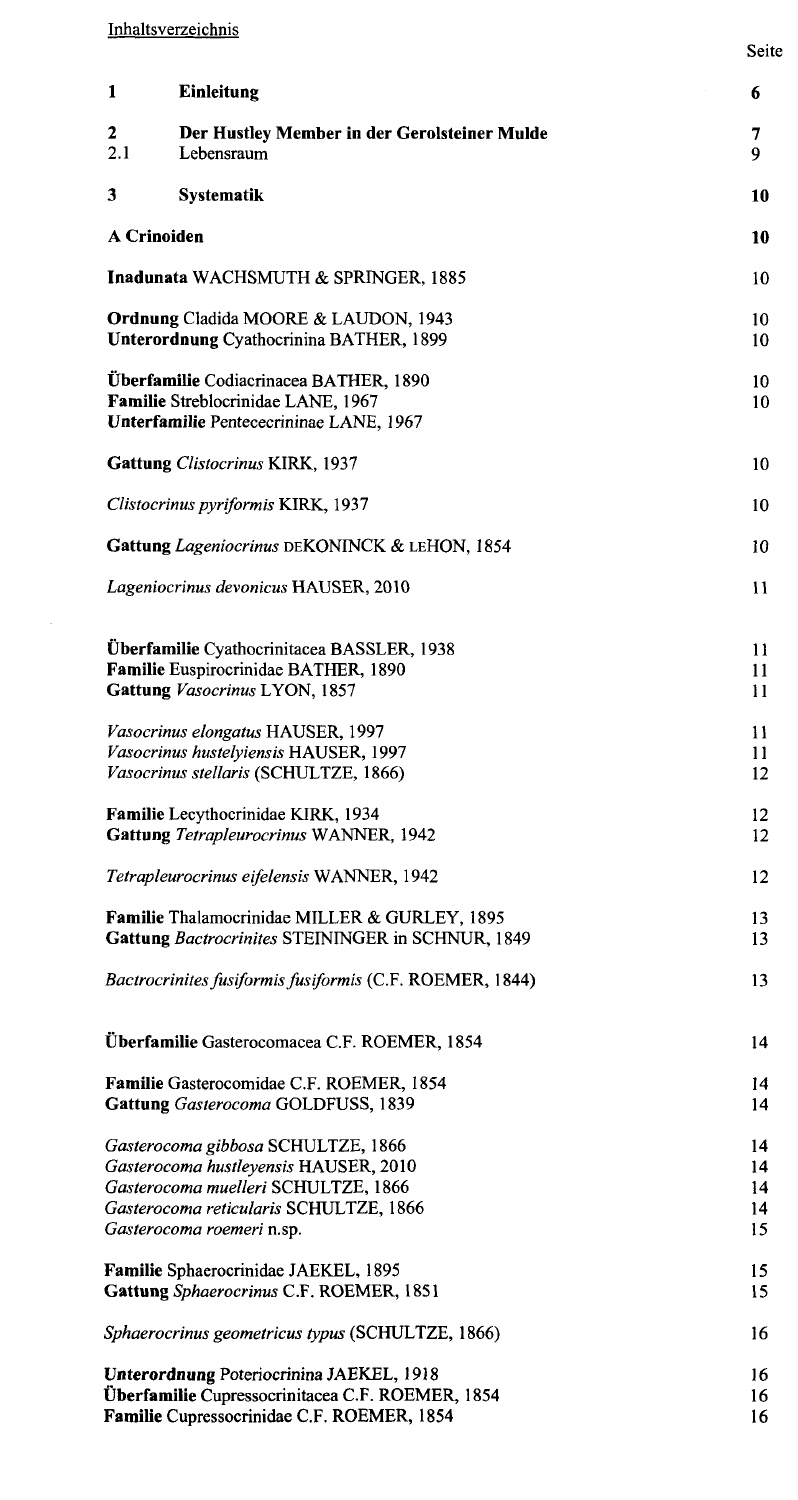| Gattung Cupressocrinites GOLDFUSS, 1839                                                                                                                                          | 16                   |
|----------------------------------------------------------------------------------------------------------------------------------------------------------------------------------|----------------------|
| Cupressocrinites abbreviatus GOLDFUSS, 1839<br>Cupressocrinites crassus GOLDFUSS, 1831                                                                                           | 17<br>17             |
| Cupressocrinites dohmi HAUSER, 1997                                                                                                                                              | 18                   |
| Cupressocrinites elongatus GOLDFUSS, 1839                                                                                                                                        | 18                   |
|                                                                                                                                                                                  | 18                   |
| Cupressocrinites gracilis GOLDFUSS, 1831                                                                                                                                         | 18                   |
| Cupressocrinites hieroglyphicus (SCHULTZE, 1866)                                                                                                                                 |                      |
| Cupressocrinites inflatus inflatus (SCHULTZE, 1866)                                                                                                                              | 19                   |
| Gattung Dachsbergcrinites HAUSER, 2006                                                                                                                                           | 19                   |
| Dachsbergcrinites rotundatus HAUSER, 2006                                                                                                                                        | 19                   |
| Ordnung Disparida MOORE & LAUDON, 1943<br>Überfamilie Calceocrinacea MEEK & WORTHEN, 1869<br>Familie Calceocrinidae MEEK & WORTHEN, 1869<br>Gattung Eohalysiocrinus PROKOP, 1970 | 20<br>20<br>20<br>20 |
| Eohalysiocrinus convexus PROKOP, 1970                                                                                                                                            | 20                   |
| Überfamilie Belemnocrinacea S.A. MILLER, 1883                                                                                                                                    | 20                   |
| Familie Synbathocrinidae S.A. MILLER, 1889                                                                                                                                       | 20                   |
| Gattung Stylocrinus SANDBERGER & SANDBERGER, 1856                                                                                                                                | 20                   |
| Stylocrinus tabulatus tabulatus (GOLDFUSS, 1839)                                                                                                                                 | 21                   |
|                                                                                                                                                                                  |                      |
| Familie Pygmaeocrinidae STRIMPLE, 1963<br>Gattung Storthingocrinus SCHULTZE, 1866                                                                                                | 21<br>21             |
| Storthingocrinus fritillus fritillus (MUELLER in ZEILER & WIRTGEN, 1855)                                                                                                         | 21                   |
| Unterklasse Camerata WACHSMUTH & SPRINGER, 1885                                                                                                                                  | 22                   |
| Ordnung Diplobathrida MOORE & LAUDON, 1943                                                                                                                                       | 22                   |
| Unterordnung Eudiplobathrina UBAGHS, 1953                                                                                                                                        | 22                   |
| Überfamilie Rhodocrinitacea C.F. ROEMER, 1855                                                                                                                                    | 22                   |
| Familie Rhodocrinitidae C.F. ROEMER, 1855                                                                                                                                        |                      |
|                                                                                                                                                                                  | 22                   |
| Gattung Rhipidocrinus BEYRICH in ZITTEL, 1879                                                                                                                                    | 22                   |
| <i>Rhipidocrinus crenatus</i> (GOLDFUSS, 1831)                                                                                                                                   | 22                   |
| Rhipidocrinus jellorum HAUSER, 2008b                                                                                                                                             | 23                   |
|                                                                                                                                                                                  |                      |
| <b>Ordnung Monobathrida MOORE &amp; LAUDON, 1943</b><br><b>Unterordnung Compsocrinina UBAGHS, 1978</b>                                                                           | 23<br>23             |
|                                                                                                                                                                                  |                      |
| Überfamilie Hexacrinitacea WACHSMUTH & SPRINGER 1885                                                                                                                             |                      |
|                                                                                                                                                                                  | 23                   |
| Familie Hexacrinitidae WACHSMUTH & SPRINGER, 1885                                                                                                                                | 23                   |
| Gattung Hexacrinites AUSTIN & AUSTIN, 1842                                                                                                                                       | 23                   |
|                                                                                                                                                                                  |                      |
| <i>Hexacrinites anaglypticus anaglypticus</i> (GOLDFUSS, 1839)                                                                                                                   | 23                   |
| Hexacrinites anaglypticus frondosus (SCHULTZE, 1866)                                                                                                                             | 23                   |
| Hexacrinites bacca (SCHULTZE, 1866)                                                                                                                                              | 23                   |
| <i>Hexacrinites brevis</i> (GOLDFUSS, 1839)                                                                                                                                      | 24                   |
| Hexacrinites callosus (SCHULTZE, 1866)                                                                                                                                           | 24                   |
| Hexacrinites clarkei (HAUSER, 2009)                                                                                                                                              | 24                   |
| <i>Hexacrinites compactus</i> n.sp.                                                                                                                                              | 26                   |
| Hexacrinites elongatus (GOLDFUSS, 1839)                                                                                                                                          | 24                   |
| Hexacrinites exsculptus (GOLDFUSS, 1839)                                                                                                                                         | 24                   |
| Hexacrinites frondosus (SCHULTZE, 1866)                                                                                                                                          | 24                   |
| Hexacrinites hieroglyphicus (GOLDFUSS, 1839)                                                                                                                                     | 24                   |
| Hexacrinites lobatus (SCHULTZE, 1866)                                                                                                                                            | 25                   |
| Hexacrinites magnificus HAUSER, 2006                                                                                                                                             | 25                   |
| Hexacrinites ornatus (GOLDFUSS, 1839)                                                                                                                                            | 25                   |
| Hexacrinites pateraeformis (SCHULTZE, 1866)                                                                                                                                      | 25                   |
| Hexacrinites piriformis (SCHULTZE, 1866)                                                                                                                                         | 25                   |

 $\label{eq:1} \Delta\left(\frac{1}{2}\mu\partial^2\psi^2\partial^2\psi^2\right)=\frac{1}{2}\mu\mu\mu\,,$